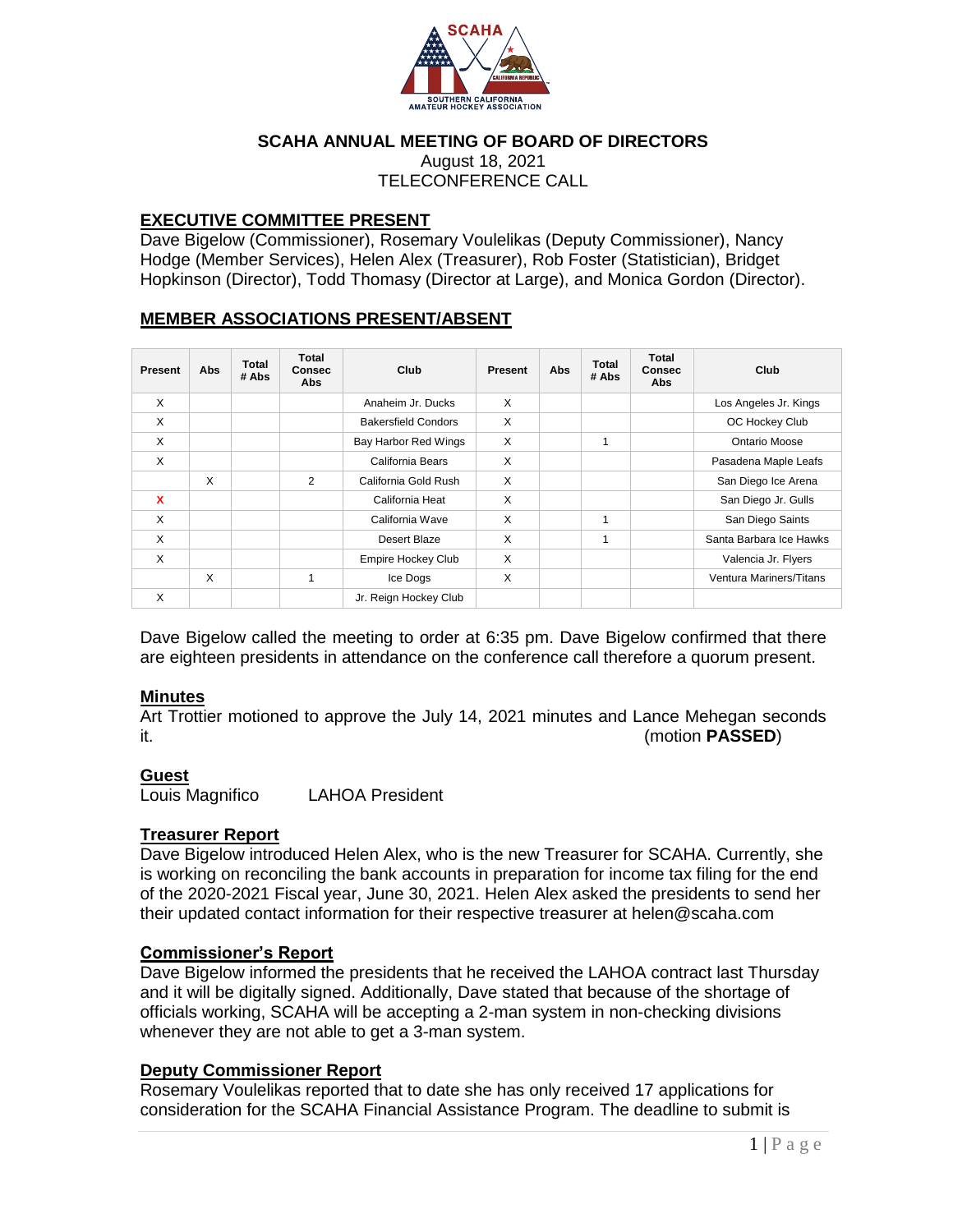5:00 pm September 28, 2021. Also, Rosemary Voulelikas reminded the board that the Spectator Ejection penalty was increased to \$500 per ejection. Please make sure to stress upon your team families that they should be positive cheerleaders for their players at all youth hockey events. Furthermore, remind your Team Managers to avail themselves of all the resources available and ask for help with Rink personnel should a spectator (parent) get out of hand.

# **Ice Convener Report**

Dave Bigelow reported on the progress of the preseason schedule. The teams look good now and so far the draft schedule looks good as well with some corrections having to be made manually. The software he is using regionalizes the games with some manual corrections being needed. There are a total of 13 teams in the 18UAA division and CAHA will not have a preseason for the 18UAA division. Dave stated that he will be scheduling the SCAHA AA exhibition games in chunks and will be mirroring the CAHA AA weekends. Those AA teams (12U, 14U and 16U divisions) that do not advance will still have their SCAHA Exhibition games.

The timeline for release of the schedule is as follows: (1) A/BB/B Preseason followed by the regular season; (2) 8U schedule through to October 2021. In the 8U division, we now have an odd number of teams making the scheduling of the 8U divisions a little more complicated since we are trying to get to 12 jamboree weekends of play. Other rinks with a ton of ice could be used to assist in scheduling games.

Dave Bigelow asked for a straw poll regarding the Vegas teams and the Norcal 18AA and 16A divisions. The two options for the Vegas teams buying ice for exhibition games are as follows: (1) Vegas buys the ice at Valencia and teams go there; or (2) clubs provide the ice and Vegas goes to those locations. The results of the straw poll are Option (2) and the priority should be on scheduling Norcal first then the Vegas teams.

# **LAHOA Report**

Louis Magnifico reported on the shortage of officials and that this is state wide as well as nationwide. They are proposing using a 2-man officiating system for the lower non-check levels and whenever possible the 3-man system for the higher levels. Louis stated that he is concerned about getting coverage for games in Santa Barbara and Bakersfield. If they could get the schedule by this Friday, he would have a better idea of where the issues are. Dave Bigelow stated that he will send what he has now to Louis but to realize that this is for review only and not to use for publication and/or population of officials at this time.

Louis informed the board that there are a total of 4 official schedulers for LAHOA this season and they are: Norman Kitano, Scott Workman, Brent Tubbs and Louis Magnifico.

The next referee seminar is on September 11, 2021 and LAHOA will announce the next seminar after September  $11<sup>th</sup>$  and it will most probably be at Irvine around the first weekend of October.

# **Statistician Report**

Rob Foster reminded the presidents that all game scoresheets for all levels A/BB/B are generated through the SCAHA web site.

# **Member Services Report**

Nancy Hodge reported the following coaches CEP clinics that are posted on USA